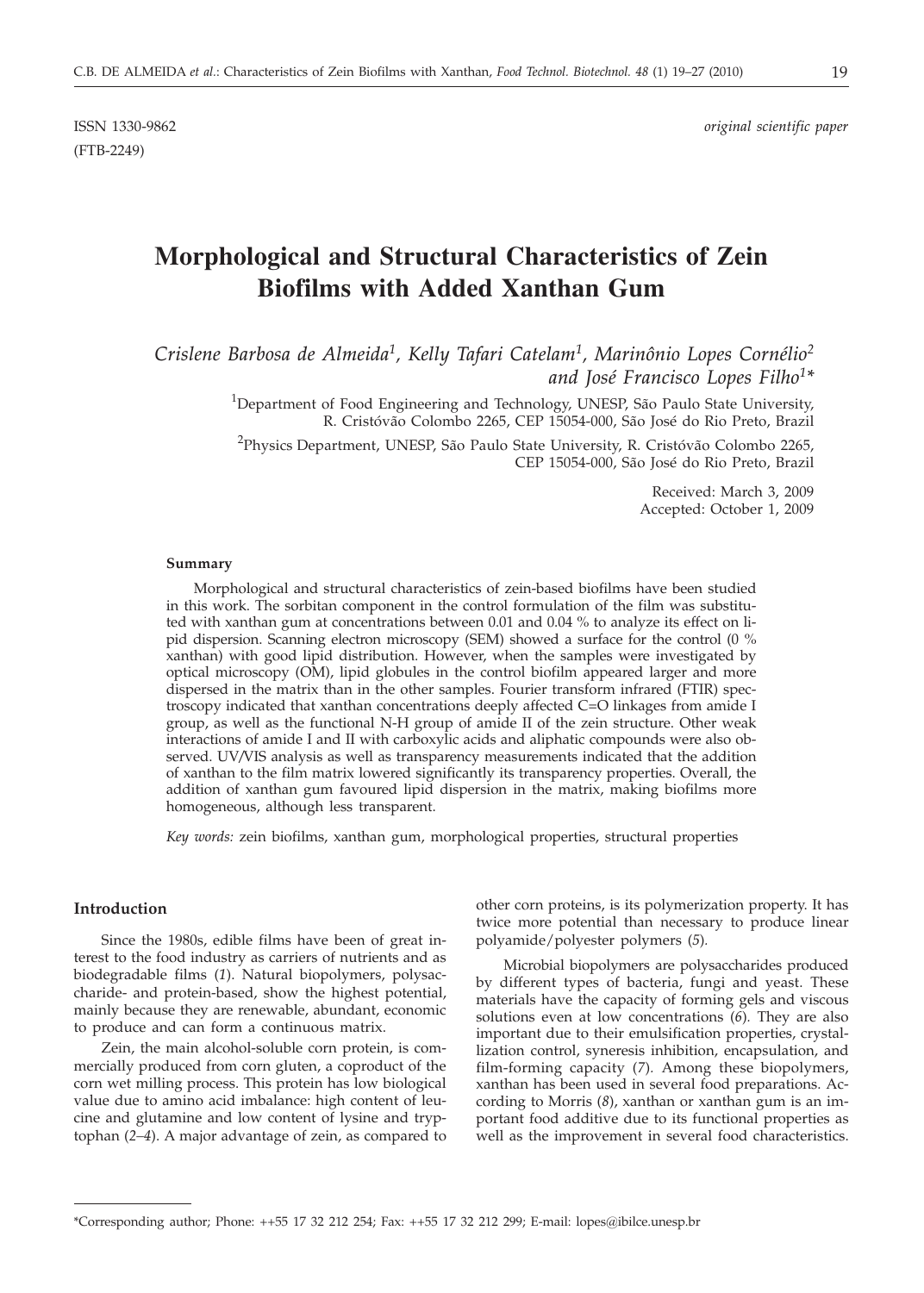Xanthan is a natural polymer, hydrophilic, produced through sugar fermentation by microorganisms of the gender *Xanthomonas campestris* (*9*). The main reason for the addition of xanthan to the filmogenic solution was to verify if its characteristics could improve the film functionality.

According to Lai and Padua (*10*), zein biofilms show good transparency. When plasticizers are added to the matrix, the material becomes more flexible, although some properties can be modified as, for example, increasing opacity (*11,12*). In order to improve the material characteristics, co-polymerization and different polymeric blends have been produced and characterized (*13*).

During polymeric material development, a physical mixture of two or more polymers forming a polymeric blend attracted, most of the time, more attention than polymer synthesis. This happened mainly because the combination of polymer properties resulted in materials with different properties that are often better than the individual polymer properties. This process is easier and less expensive than the investigation of new synthetic route. The properties of final polymeric blend depend on the miscibility of the constituents or the morphological structure of each phase in the case of heterogeneous blends (*14*).

For understanding polymer-polymer miscibility, scanning electron microscopy (SEM) and Fourier transform infrared spectroscopy (FTIR), among other techniques, have been used (*15*). Material incorporation in the matrix can form a homogeneous or heterogeneous structure depending on their interactions. Optical microscopy (OM) and SEM allow the identification of the material incorporated in the matrix and permit its characterization through the observation of colour and shape.

Other less conventional methods like photoacoustic spectroscopy (PAS) are used, in some cases, to complement usual transmission techniques. These techniques allow a more complete understanding of the material using the properties of transparency and/or heat capacity to characterize the product. The PAS technique uses acoustic signal detection generated by a sample through modulated radiation. The sample is placed in a small chamber with a high definition microphone. Intensity modulated radiation is applied on the sample and the absorbed radiation spectrum is computed (*16*). The spectroscopy of generalized bidimentional correlation is a technique of simple correlation that permits the access to information not easily visualized with unidimensional spectra. Their spectrum can be analyzed through surface maps, which facilitates the comprehension of the observations (*17*).

The transparency/opacity of the material shows its capacity to block the light. Low transparency or high opacity indicates that the material is a good light blocker. Biofilms used as packing or food covering should have high transparency when the characteristics of the packed product have to be visible (*18*).

The aim of this research is to produce biofilms based on zein with added sorbitan or xanthan gum at different xanthan concentrations, and to determine their morphological and structural characteristics. SEM, OM, FTIR, PAS and transparency/opacity determinations were used to characterize the biofilms.

## **Materials and Methods**

For each treatment, zein-based materials were prepared according to Kleen *et al.* (*19*), with some adaptations, by dissolving granular zein in a 75 % aqueous ethanol to a concentration of 16 % (by mass per volume) at room temperature. Oleic acid was added at a ratio of 70 g per 100 g of zein, while stirring the solution on a water bath at 60 to 65 °C. Glycerol was added at a ratio of 30 g per 100 g of zein and 0.01 % of sorbitan or four concentrations of xanthan were added. Xanthan concentrations (by mass per volume) were 0.01, 0.02, 0.03 and 0.04 %, related to the total material. The filmogenic solution was stirred mechanically for 10 min and submitted to 20 mHz of ultrasonic frequency (Fisher Scientific®) for another 10 min, after which it was cast on rectangular acrylic plates and maintained at room temperature (25 °C) for 48 h to dry. After drying, the formed films were peeled off and stored inside the desiccator at 58 % relative humidity until analyses.

The thickness of films was determined by the arithmetic mean of six values measured in six randomized points of each sample using a digital micrometer with 0.001 mm resolution (Digimess, Brazil), and the average thickness was  $(0.12\pm0.03)$  mm.

SEM is a common technique for analyzing the microstructure of biodegradable films. This technique has been used for decades to study the global structure of proteins, mainly quaternary conformations (*20*). For this analysis, film samples of 12 mm in diameter were fixed on stubs with double-sided tape with conductive copper and covered with 35 nm of gold (Emitech K550, UK). Samples, taken in duplicate, were observed under an electronic microscope (LEO 435 VP, UK) at 15 kV in a climatized room.

Optical microscopy was used to identify the formed compounds in films stained with Xylidine Ponceau (pH=3.5), which permits the detection of cationic protein radicals (*21*). Periodic acid-Schiff stain was used to identify neutral polysaccharides and glycoproteins (*22*). The samples, taken in duplicate, were stained directly without previous fixation and dehydration because of the zein solubility in alcohol solutions, which are used to fix the material. Instead of the fixation by the ethanol-based solution, the glass slides (microscope laminae) were dried in an oven (Odontobras ECB 1.2 Digital, Brazil) at 37 °C for 24 h and mounted with Canada balsam. After 24 h, the samples were analyzed at room temperature using an optical microscope (Olympus BX 60) with an image capture system (Olympus DP 71). Different points in the sample were observed with  $10\times$  magnification.

Fourier transform infrared spectroscopy with attenuated total reflectance accessory (FTIR-ATR) was used as complementary analysis. The infrared spectra were acquired by using a Spectrometer Nicolet Nexus 670 FT-IR ESP. Samples of  $7\times70$  mm were fixed in the ATR and the spectra were recorded in the range from 4000 to 1200  $\text{cm}^{-1}$ , with a resolution of 4  $\text{cm}^{-1}$  and 128 scans. This range was used because it encloses amide I and II bands, which are the main portions for protein characterization (*23*).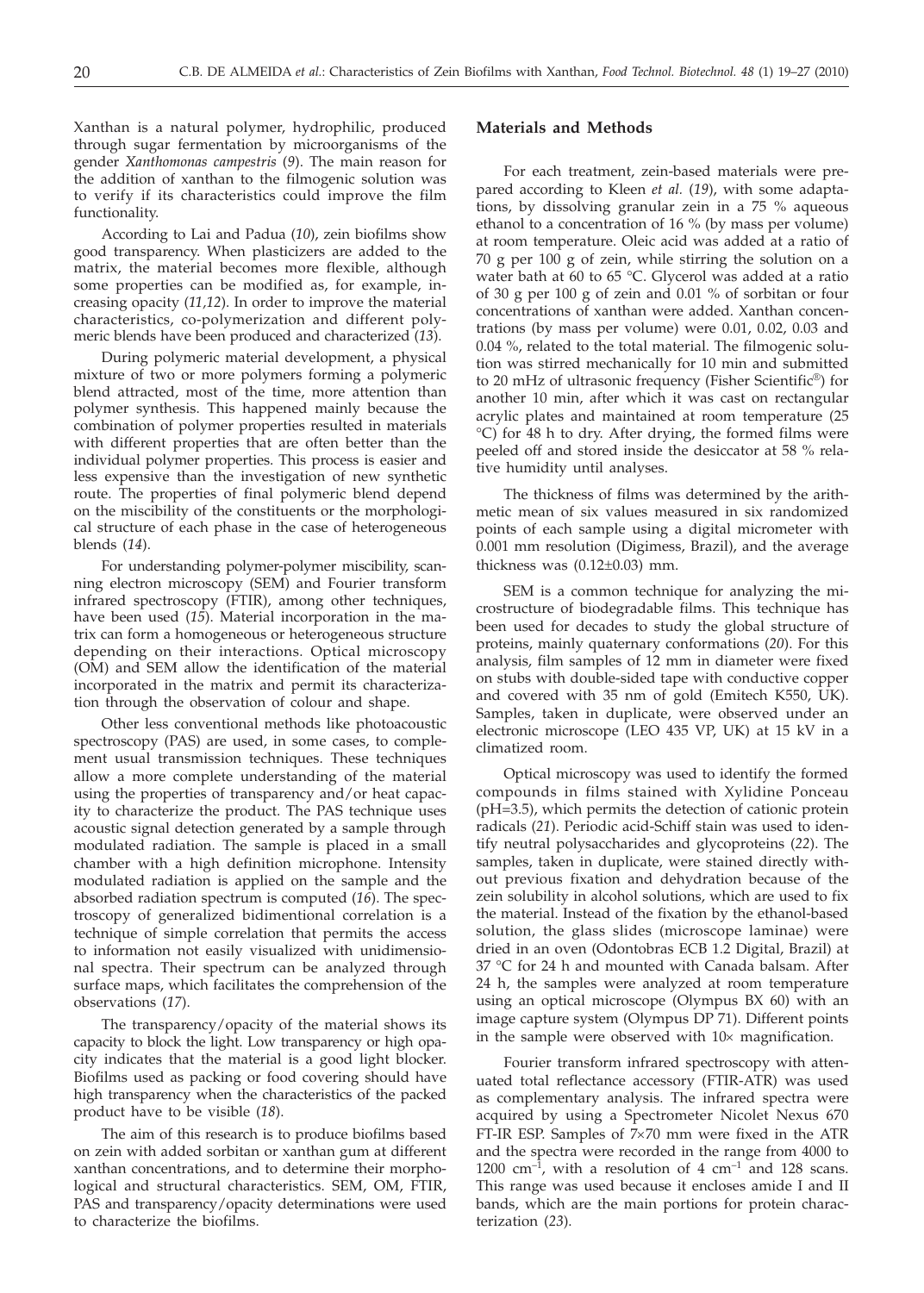The photoacoustic spectroscopy (PAS) data were collected with homemade equipment assembled in the Physics Laboratory of UNESP, São José do Rio Preto, Brasil. The determinations were performed placing the samples in a transparent acrylic support and the readings were done in the UV*/*VIS range from 200 to 600 nm. Photoacoustic chamber consisted of a steel cylindrical cell with a quartz window and a high sensibility microphone (*24*).

Film apparent transparency was determined with a UV*/*VIS spectrophotometer (Quimis, Brazil), as proposed by Gounga *et al.* (*25*). Samples of rectangular shape were applied to the internal wall of the cuvette. Three replications were done for each film at 600 nm. Film transparency was calculated by dividing the absorbance at 600 nm with the film thickness.

Analysis of variance (ANOVA) was performed considering a randomized experimental design and Tukey's test applied to compare data means at 5 % probability using a computational program ESTAT, v. 2.0, according to Banzatto and Kronka (*26*).

## **Results and Discussion**

The homogeneity of the samples was observed by electron micrographs and it is shown in Fig. 1, where it can be observed that an increase in xanthan concentration promotes changes in the surface of the material, interfering with the distribution of compounds. The control (Fig. 1a) presented the best distribution of fat globules, which is identified by the black points in the picture. Apparently, there was no formation of a continuous layer of the matrix in the other films with various xanthan concentrations. Similar observations of black points

on the material surface were found for zein biofilms in the work done by Corradini (*27*) and Ghanbarzadeh *et al.* (*28*). The first insight suggests that these points are microbubbles entrapped inside the matrix or spaces occupied by glycerol before the drying process (*25*). However, there is a possibility of phase separation between zein and glycerol due to the low interaction between these two compounds (*27*).

During biofilm formation, difficulties in homogenizing the solution were observed as xanthan concentrations increased, manly 0.03 or 0.04 %, when some lumps appeared as spots in the film. In order to better characterize these lumps, as well as the points found on the surface, optical microscopy was performed to observe the homogeneity through distribution of protein and fat globules.

Figs. 2 and 3 show the images magnified ten times  $(500 \mu m)$  obtained for each xanthan concentration using two kinds of sample preparation: Xylidine Ponceau (pH=2.5) and periodic acid-Schiff staining. The red colour represents protein fraction and the white points the fat globules (Fig. 2). As xanthan concentration increases, the size of fat globules decreases, enhancing better homogenization of the material into the film matrix (Fig. 3). It can be observed that increasing xanthan concentration resulted in bluer colour of the sample. Fig. 3d (0.04 % xanthan) shows lower amount of dispersed fat globules, confirming the observations shown in Fig. 2 (Xylidine Ponceau staining).

The control sample also presents a slightly purple colour, which indicates that the periodic acid-Schiff reagent stained the hydroxyl radicals of the matrix structure (*29*).



**Fig. 1.** Scanning electron micrographs of zein-xanthan biofilms. *w*(xanthan)/%: a) 0 (control), b) 0.01, c) 0.02, and d) 0.04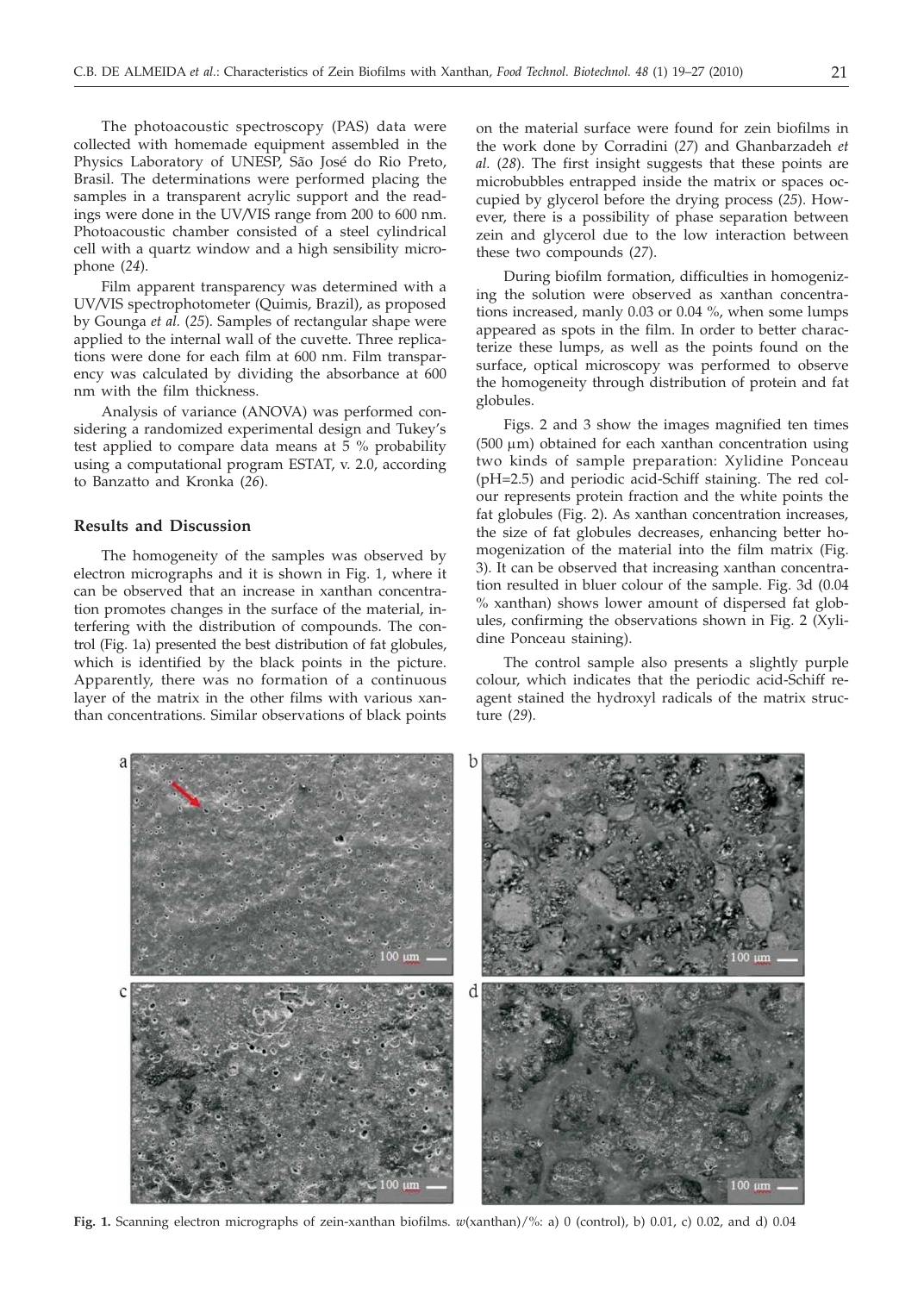

**Fig. 2**. Optical microscopy with Xylidine Ponceau (pH=2.5) stain for zein-xanthan biofilms. *w*(xanthan)/%: a) 0 (control), b) 0.01, c) 0.03, and d) 0.04



**Fig. 3.** Optical microscopy with periodic acid-Schiff stain for zein-xanthan biofilms. *w*(xanthan)/%: a) 0 (control), b) 0.01, c) 0.03, and d) 0.04

After optical microscopy analyses, it can be concluded that the observations previously considered as porous on SEM images are in fact fat globules dispersed into the film matrix. Thus it is confirmed that xanthan addition improves homogenization of the compounds mainly with respect to the size and distribution of fat globules.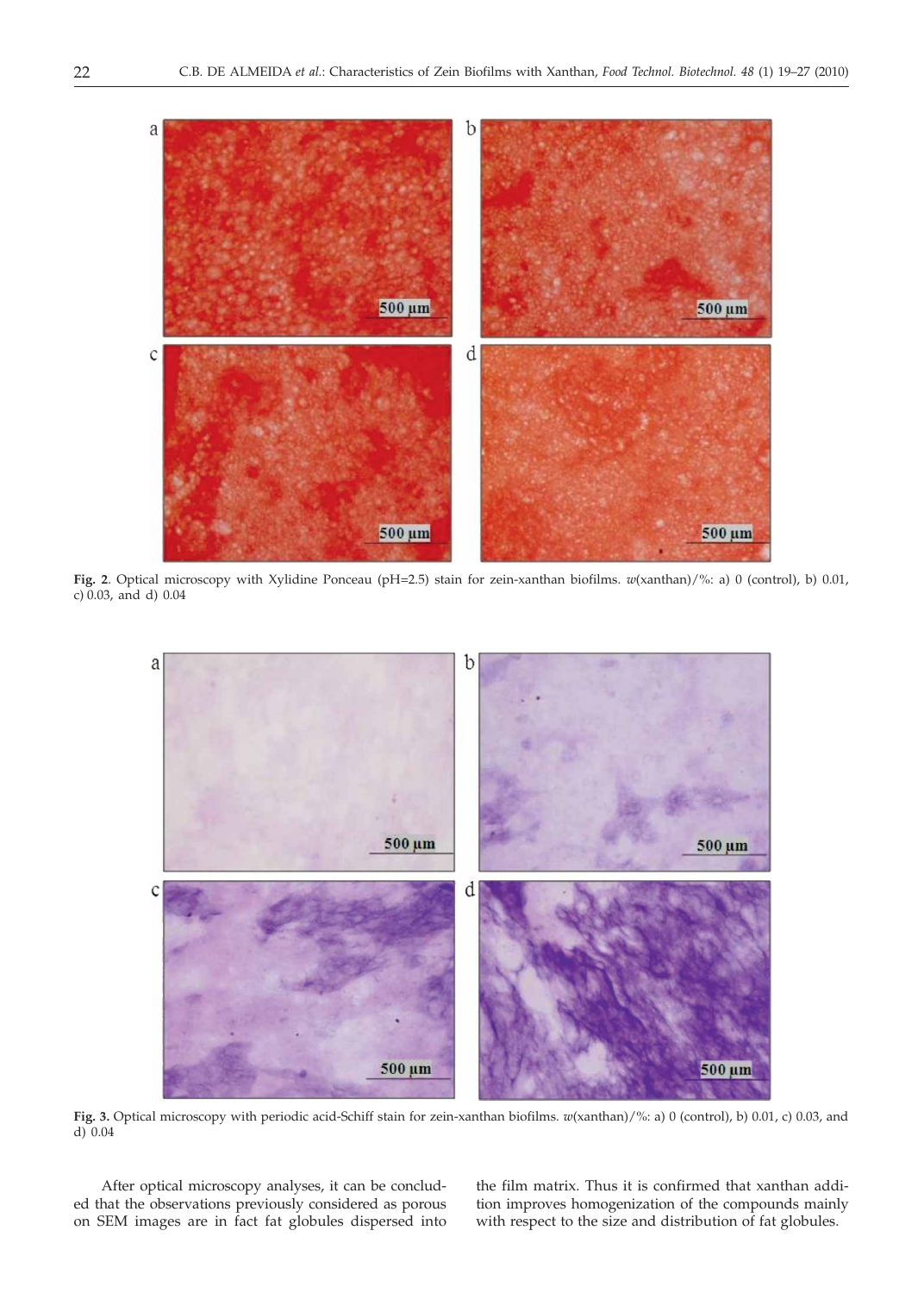The chemical structure of xanthan gum and a structural model of zein molecule as proposed by Nery *et al.* (*30*) and Argos *et al.* (*31*), shown in Figs. 4 and 5, help to explain which chemical groups are identified by FTIR- -ATR analysis.



**Fig. 4.** Chemical model of xanthan gum (*30*)

The spokes in Fig. 5a refer to the amino acid side chain directions in the projected helix. The figure shows three polar regions, each composed of two amino acids. The hydrogen-bonding polar residue segments are shown as small circles in Fig. 5b, in which Up refers to a helical propagation towards the viewer from the  $NH<sub>2</sub>$  to COOH terminus while Dn indicates the opposite direction.

Fig. 6 presents the results obtained with FTIR-ATR for all biofilms. The spectra were mathematically treated to correct the base line.



**Fig. 6.** FTIR-ATR spectra for zein-xanthan biofilms

The internal peaks shown in the spectra of the proteins are mainly due to peptide groups. The proteins in these spectra are characterized as amino group peaks, where amide I at 1650 cm<sup>-1</sup>, amide II at 1540 cm<sup>-1</sup> and amide A at  $3300 \text{ cm}^{-1}$  can be observed. The amide I peak is the evidence of stretching the C=O linkage from peptide groups. Amide II peak refers to stretching of CN linkage as well as the folding of NH group. Amide A characterized as an intense and wide peak represents the stretching of NH group (*32*,*33*). The peaks of amide I and II in the region between 1500 and 1800  $cm^{-1}$  indicate the predominance of secondary structures  $\alpha$  and  $\beta$ (*34,35*).

In the range from  $1500$  to  $3000 \text{ cm}^{-1}$ , where no differences were found among the spectra due to xanthan addition, peaks at  $1745 \text{ cm}^{-1}$  were observed corresponding to carboxyl groups. According to some authors



**Fig. 5.** Structural model of zein molecule: a) helical wheel for 18-residue repeat sequence in Z19 and Z22 zein type, b) a possible nine-helical zein protein structural model. ALA, LEU, *etc.* are initial letters of amino acids. Z19 and Z22 refer to zein with molecular mass of 19 000 and 22 000 Da, respectively. Up refers to a helical propagation towards the viewer from the NH2 to COOH terminus, while Dn indicates the opposite direction (*31*)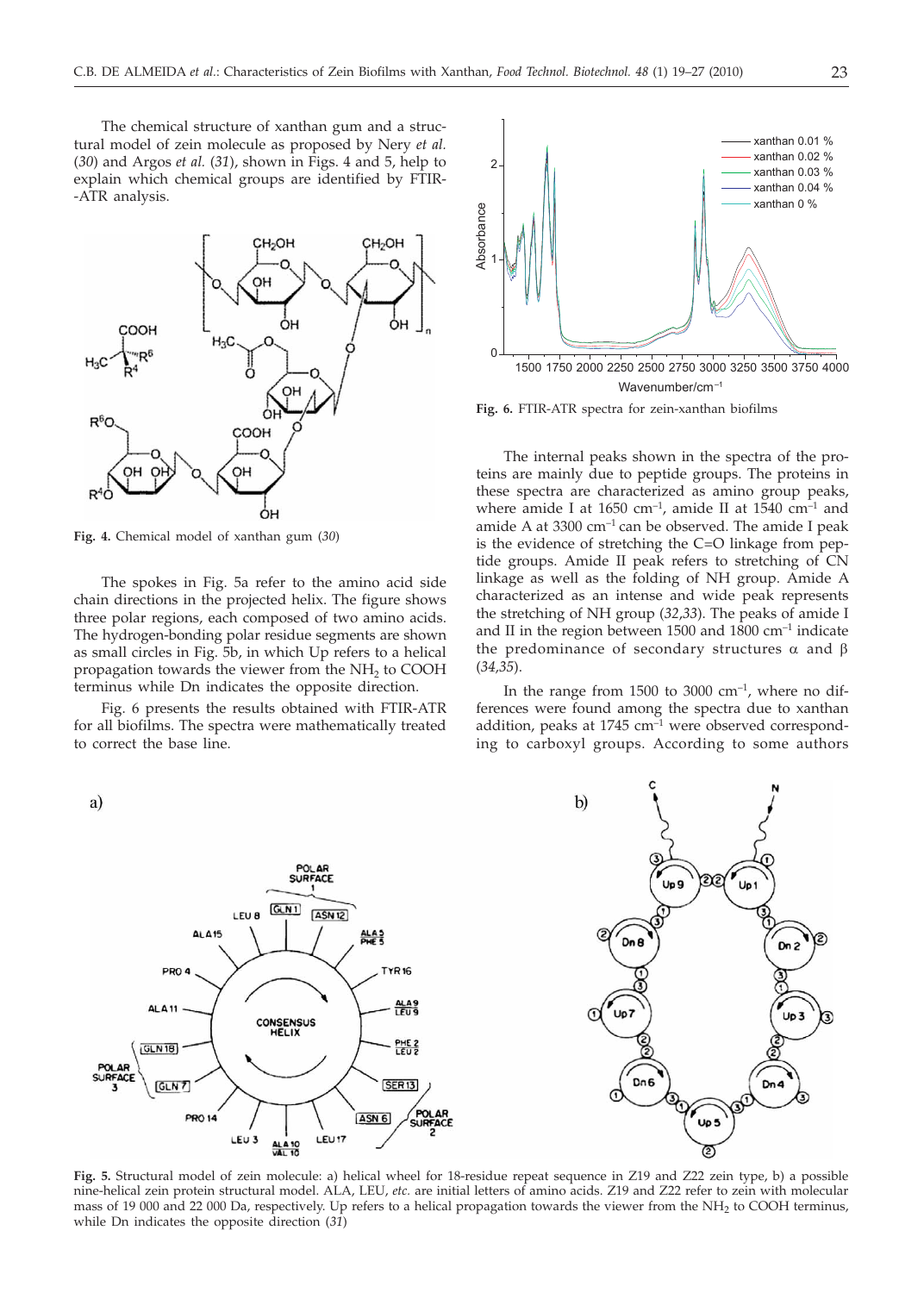(*34,35*), these groups are probably from free fatty acids. The peaks observed from  $2800$  to  $3100$  cm<sup>-1</sup> indicate CH stretching from functional groups  $CH<sub>3</sub>$  and  $CH<sub>2</sub>$ , also derived from free fatty acids (*36*). These bands appear in the commercial zein, probably due to the higher fat residue in the material as compared to the zein extracted in the laboratory.

The principal evidence of xanthan gum is the band centered at 3300  $cm^{-1}$ , as a consequence of stretching of OH linkages, and the band at  $1740 \text{ cm}^{-1}$  due to C=O stretching from the esterification with pyruvil (CH-CO- -COO) and acetyl (CH-COO), and the glucuronic acid group COOH. The peak at  $1640 \text{ cm}^{-1}$ , related to angular deformations of the sugar OH linkages, occurs in the same region of amide I and proteins, so the distinction among them is difficult (*32*). The results also indicate the presence of aliphatic compounds (CH) that generate bands with multiple peaks in the region of 2900 to 3000 cm–1 (*27,37,38*).

According to Fig. 6, there were great differences in a wide band at  $3300 \text{ cm}^{-1}$ . This peak corresponds to the combination of two vibrations: the NH group from amide A of the zein and the OH group from xanthan gum. Xanthan addition causes a hypochromic effect in this region, suggesting an interaction between vibrational dipoles from these two groups that causes a decrease of that peak. This effect can be better understood through the correlation spectra, capable of identifying which chemical groups perform the interactions. Figs. 7 and 8 were obtained through bidimensional infrared analysis, whose main characteristic is to attenuate superposition of spectra with transitions (*39–41*).

The 2D synchronous spectrum presents simultaneous changes in intensity spectrum and consists of auto peaks (present in the diagonal line) and cross peaks (located at the off-diagonal position). In a 2D synchronous spectrum, negative cross peaks indicate that the in-

tensity changes observed in two spectral coordinates occur in opposite directions, which means that one increased while the other decreased. A positive cross peak, however, indicates that changes in intensity are in the same direction (*42,43*).

Fig. 7 shows the main peaks along the diagonal. The first peak at 1710  $\text{cm}^{-1}$  represents the vibrations of C=O linkages from carboxyl acids, and the other two peaks at  $2850$  and  $2920$  cm<sup>-1</sup> correspond to C-H stretching of zein groups.

The 2D asynchronous spectrum shows the results that occur out of phase with perturbation pulse. This information is manifested in the form of peaks that are always recorded off the diagonal of the bidimensional space (*44,45*).

In the asynchronous spectra (Fig. 8), it is observed that the xanthan addition affects first the C=O linkage of amide I group in the region of  $1650 \text{ cm}^{-1}$ , and then the functional group N-H of amide II in the region of 1540  $cm^{-1}$ , both from zein, represented by peaks with negative intensity. After these groups had been affected, weak correlations between amides I and II from zein (1650 and  $1540 \text{ cm}^{-1}$ , respectively) with carboxylic acids (1710 cm<sup>-1</sup>), and CH<sub>3</sub> (2850 cm<sup>-1</sup>) and CH<sub>2</sub> (2920 cm<sup>-1</sup>) from aliphatic compounds also occurred.

The PAS with opacity analyses demonstrates the interference of xanthan in the material transparency. The effects of the addition of xanthan and its concentration on the transparency of the material analyzed by PAS in the UV*/*VIS and opacity tests are shown in the spectrograms presented in Fig. 9.

The spectra show that in the region of 275 to 350 nm, the increase of xanthan concentration promoted increases in the radiation conversion absorbed as heat. Films with 0 and 0.01 % xanthan presented small peaks in this region. The conversion of maximum radiation occurred at 312 nm.



**Fig. 7.** Synchronous spectra of zein showing functional groups affected by xanthan addition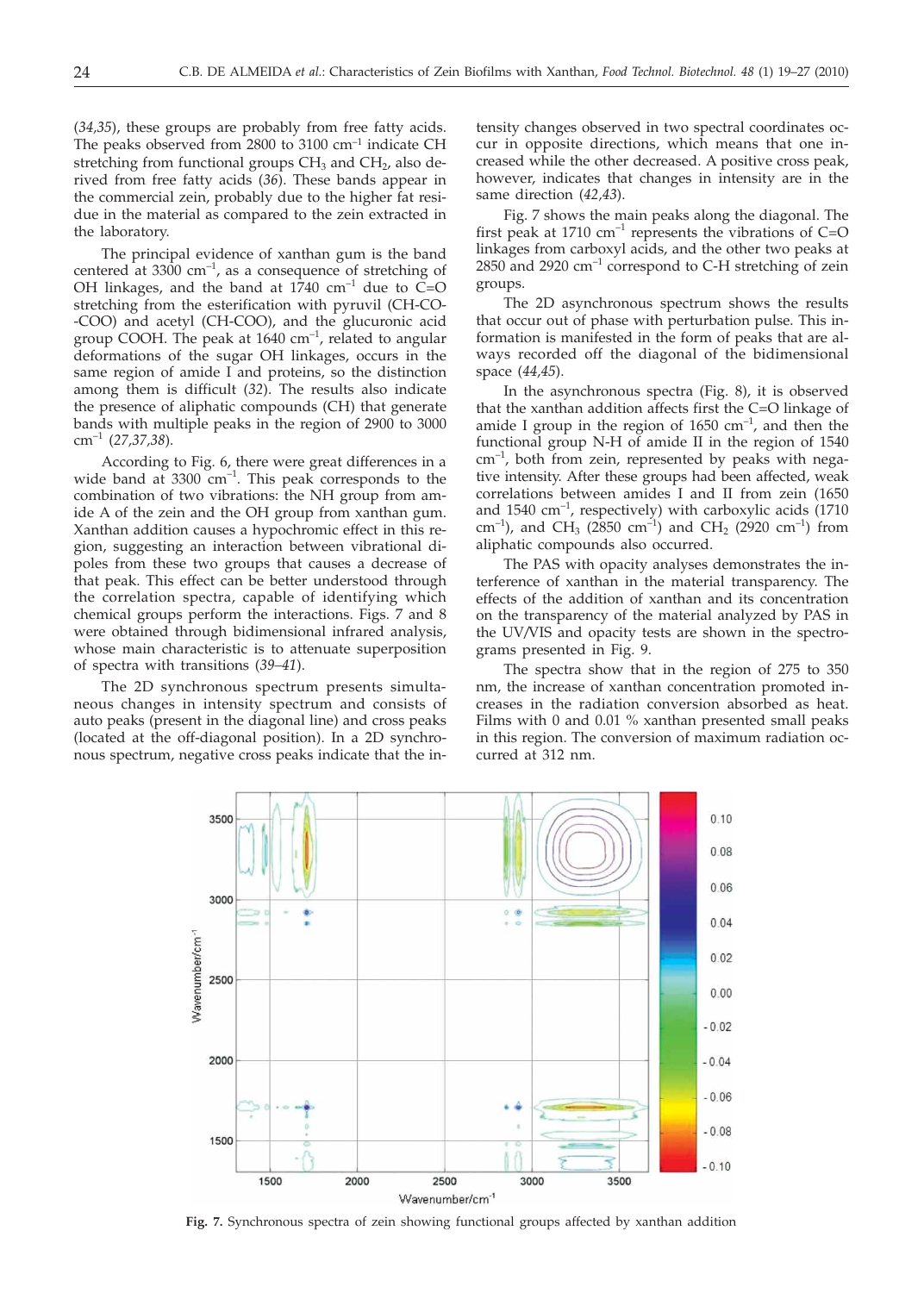

**Fig. 8.** Asynchronous spectra of zein showing functional groups affected by xanthan addition



**Fig. 9.** Photoacoustic spectra of zein-xanthan biofilms

Transparency tests done by UV*/*VIS spectrometer confirmed the observations of PAS analyses (Table 1). Films with 0.01 % xanthan demonstrated better trans-

Table 1. Transparency of the zein-xanthan biofilms obtained by UV*/*VIS spectrometry

| Material              | $A_{600\;nm}$    | Transparency           |
|-----------------------|------------------|------------------------|
| zein+sorbitan         | $0.963 + 0.04$   | $(7.570 \pm 0.29)^b$   |
| zein+xanthan $0.01\%$ | $0.822 + 0.08$   | $(9.605 \pm 0.95)^a$   |
| zein+xanthan $0.02\%$ | $0.811 + 0.03$   | $(7.277 \pm 0.26)^b$   |
| zein+xanthan $0.03\%$ | $0.623 \pm 0.09$ | $(7.624 \pm 1.13)^{b}$ |
| zein+xanthan $0.04\%$ | $0.869 \pm 0.04$ | $(5.565 \pm 0.30)^c$   |
|                       |                  |                        |

a,b,cMeans followed by the same letter in each column are not different according to Tukey's test (p<0.05)

parency, or lower opacity, as shown by the peaks with less intensity in the PAS results. Therefore, the addition of xanthan gum in the polymer matrix decreases the transparency of the material.

#### **Conclusions**

It was possible to produce biofilms composed of zein-xanthan gum. The film prepared with 0.04 % of xanthan was visually less homogeneous due to the presence of lumps across the surface. However, after optical microscopy analysis, it can be concluded that the observations previously considered as pores on SEM images are in fact fat globules dispersed into the film matrix. Thus, it is confirmed that xanthan addition improves homogenization of the compounds, mainly with respect to the size and disposition of the fat globules. Infrared spectroscopy (FTIR-ATR) pointed out that xanthan concentrations deeply affected C=O linkages from amide I group, as well as the functional N-H group of amide II of the zein structure. Other weak correlations of amide I and II with carboxylic acids and aliphatic compounds were also observed. PAS analyses as well transparency measurement by spectrophotometry indicated that xanthan addition to the matrix of the film lowers its transparency properties. Overall, the addition of xanthan gum favoured lipid dispersion in the matrix, making the biofilms more homogeneous, although less transparent.

## *Acknowledgements*

The authors are grateful for financial support provided by FAPESP (São Paulo Research Agency) with grants nos. 2005/02407-4 and 2006/01775-2. C.B.A. thanks CAPES Brazilian agency for fellowship.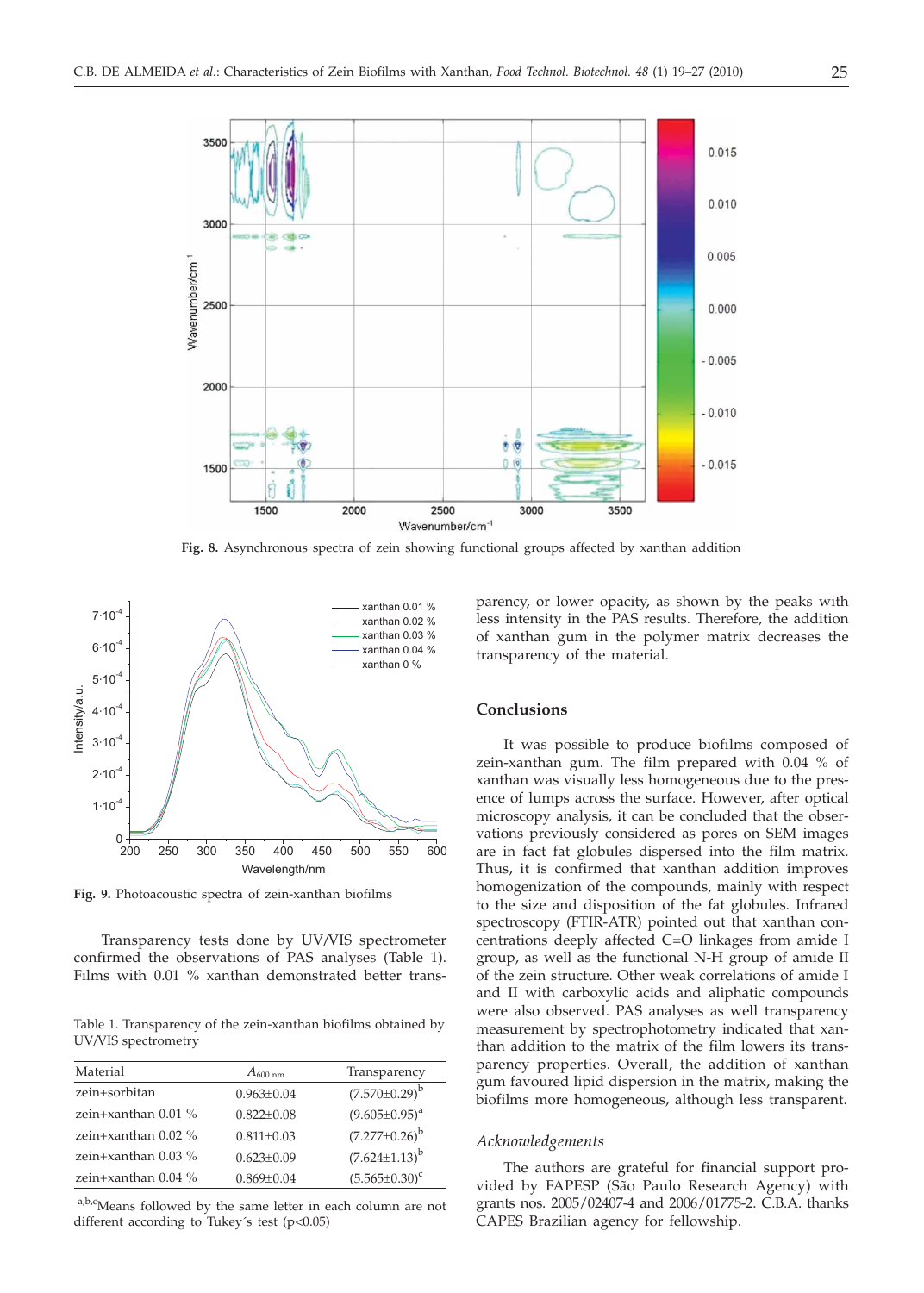## **References**

- *1.* N. Cao, Y. Fu, J. He, Preparation and physical properties of soy proteins isolate and gelatin composite films, *Food Hydrocolloids, 21* (2007) 1153–1162.
- *2.* A. Esen, A proposed nomenclature for the alcohol-soluble proteins (zeins) of maize (*Zea mays* L.), *J. Cereal Sci. 5* (1987) 117–128.
- *3.* R. Regina, O. Solferini, Production of cultivars of ingredients with high nutritional value: characteristics and benefits, *Proceedings of the Symposium on Ingredients in Animal Feed*, Uberlândia, MG, Brazil (2002) pp. 105–116 (in Portuguese).
- *4.* B.A. McGowan, S.Y. Lee, Comparison of methods to analyze time-intensity curves in a corn zein chewing gum study, *Food Qual. Prefer. 17* (2006) 296–306.
- *5.* H.M. Lai, G.W. Padua, Properties and microstructure of plasticized zein films, *Cereal Chem. 74* (1997) 771–775.
- *6.* A.N. Moreira, F.A.B. Del Pino, C.T. Vendruscolo, Study on the biopolymer production by enzymatic pathway through cellular inactivation and lyse and with viable cells by *Beijerinckia* sp. 7070, *Cie¸nc. Tecnol. Aliment. 23* (2003) 300–305 (in Portuguese).
- *7.* F.M. Maugeri Filho: Production of Polysaccharides. In: *Biotecnologia Industrial, Vol. 3,* U.A. Lima, E. Aquarone, W. Borzani, W. Schmidell (Eds.), Editora Edgar Blucher Ltd, São Paulo, Brazil (2001) p. 593 (in Portuguese).
- *8.* E.R. Morris: Polysaccharide Rheology and In-Mouth Perception. In: *Food Polysaccharides and Their Applications,* A.M. Stephen (Ed.), Marcel Dekker, New York, USA (1995) pp. 517–546.
- *9.* N. Lagoueyte, P. Paquin, Effects of microfluidization on the functional properties of xanthan gums, *Food Hydrocolloids, 12* (1998) 365–371.
- *10.* H.M. Lai, G.W. Padua, Water vapor barrier properties of zein films plasticized with oleic acid, *Cereal Chem. 75* (1998) 194–199.
- *11.* K. Yamada, H. Takahashi, A. Noguchi, Improved water resistance in edible zein films and composites for biodegradable food packaging, *Int. J. Food Sci. Technol. 30* (1995) 599–608.
- *12.* H.J. Park, M.S. Chinnan, Gas and water vapor barrier properties of edible films from protein and cellulosic materials, *J. Food Eng. 25* (1995) 497–507.
- *13.* T. Ohnaga, T. Sato, S. Nagata, Miscibility and phase-behavior of methyl-methacrylate copolymer and polycarbonate blends, *Polymer, 38* (1997) 1073–1079.
- *14.* D.T.D.F. Rosa, Optical and thermal characterization of polymeric materials by photothermal methods, *PhD Thesis,* University of Maringá, Maringá, Brazil (2005) (in Portuguese).
- *15.* D.R. Paul, S. Newman: *Polymer Blends, Vol. 2*, Academic Press, New York, USA (1978).
- *16.* E. Da Costa Mattos, I. Vigano, R.C.L. Dutra, Application of FTIR methodologies of transmission and photoacoustic to the characterization of highly energetic materials: Part II, *Quím. Nova, 25* (2002) 722–728 (in Portuguese).
- *17.* C.F. Pereira, C. Pasquini, Two-dimensional correlation spectroscopy: Fundamentals, applications and perspectives, *Quím. Nova, 29* (2006) 143–148 (in Portuguese).
- *18.* L. Yang, A.T. Paulson, Effects of lipids on mechanical and moisture barrier properties of edible gellan film, *Food Res. Int. 33* (2000) 571–578.
- *19.* D. Kleen, G. Padua, N. Engeseth, Stabilization of lipids in a biodegradable zein-oleate film by incorporation of antioxidants, *Cereal Chem. 79* (2002) 687–694.
- *20.* L.A. Forato, Study of structures of zein by NMR, FTIR and MFA, *PhD Thesis*, University of São Paulo, São Paulo, Brazil (2000) (in Portuguese).
- *21.* B.C. Vidal, Dichroism in collagen bundles stained with Xylidine-Ponceau 2R*, Ann. Histochim. 15* (1970) 289–296.
- *22.* A.G.E. Pearse: *Histochemistry, Theoretical and Applied: Preparative and Optical Technology, Vol. 1*, Churchill Livingstone, Edinburgh, UK (1980) 439.
- *23.* D.M.R. Georget, S.A. Barker, P.S. Belton, A study on maize proteins as a potential new tablet excipient, *Eur. J. Pharm. Biopharm. 69* (2008) 718–726.
- *24.* M.R. Bugs, R.K. Bortoleto-Bugs, M. Lopes Cornélio, Photoacoustic spectroscopy of aromatic amino acids proteins, *Eur. Biophys. J. 37* (2008) 205–212.
- *25.* M.E. Gounga, S.Y. Xu, Z. Wang, Whey protein isolate-based edible films as affected by protein concentration, glycerol ratio and pullulan addition in film formation, *J. Food Eng. 83* (2007) 521–530.
- *26.* D.A. Banzatto, S.N. Kronka: *Agricultural Experimentation*, FUNEP, Jaboticabal, Brazil (2006) (in Portuguese).
- *27.* E. Corradini, Development of polymeric blends of corn starch and zein, *PhD Thesis*, University of São Paulo, São Carlos, Brazil (2004) (in Portuguese).
- *28.* B. Ghanbarzadeh, M. Musavi, A.R. Oromiehie, K. Rezayi, E.R. Rad, J. Milani, Effect of plasticizing sugars on water vapor permeability, surface energy and microstructure properties of zein films, *LWT-Food Sci. Technol. 40* (2007) 1191– 1197.
- *29.* J.D. Bancroft, A. Stevens: *Theory and Practice of Histological Techniques*, Churchill Livingstone, Edinburgh, UK (1990) pp. 187–189.
- *30.* T.B.R. Nery, L.V. Brandão, M.C.A. Esperidião, J.I. Druzian, Biosynthesis of xanthan gum from the fermentation of milk whey: Productivity and viscosity, *Quím. Nova, 31* (2008) 1937–1941 (in Portuguese).
- *31.* P. Argos, K. Pedersen, M.D. Marks, B.A. Larkins, A structural model for maize zein proteins, *J. Biol. Chem. 257* (1982) 9984–9990.
- *32.* D. Osiro, H.D. Della Coletta Filho, M.A. Machado, L.A. Colnago, Use of FTIR for the analysis of bacteria that cause citrus cancer and CVC, *EMBRAPA Technical Report, 40,* EMBRAPA, São Carlos, Brazil (2000) pp. 1–5 (in Portuguese).
- *33.* D. Osiro, L.A. Colnago, A.M.M.B. Otoboni, E.G.M. Lemos, A.A. de Souza, H.D. Della Coletta Filho, M.A. Machado, A kinetic model for *Xylella fastidiosa* adhesion, biofilm formation, and virulence, *FEMS Microbiol. Lett. 236* (2004) 313–318.
- *34.* L.A. Forato, R. Bernardes-Filho, L.A. Colnago, Protein structure in KBr pellets by infrared spectroscopy, *Anal. Biochem. 259* (1998) 136–141.
- *35.* L. Marcotte, G. Kegelaer, C. Sandt, J. Barbeau, M. Lafleur, An alternative infrared spectroscopy assay for the quantification of polysaccharides in bacterial samples, *Anal. Biochem. 361* (2007) 17–47.
- *36.* L.A. Forato, T.C. Bicudo, L.A. Colnago, Conformation of a zeins in solid state by Fourier transform IR, *Biopolymers, 72* (2003) 421–426.
- *37.* L.A. Forato, V.E. Yushmanov, L.A. Colnago, Interaction of two prolamins with 1–13C oleic acid by 13C NMR, *Biochemistry, 43* (2004) 7121–7126.
- *38.* D.M.R. Georget, S.A. Barker, P.S. Belton, A study on maize proteins as a potential new tablet excipient, *Eur. J. Pharm. Biopharm. 69* (2008) 718–726.
- *39.* R.M. Silverstein, G.C. Bassler, T.C. Morril: *Spectrometric Identification of Organic Compounds,* John Wiley & Sons, New York, USA (1974) p. 424.